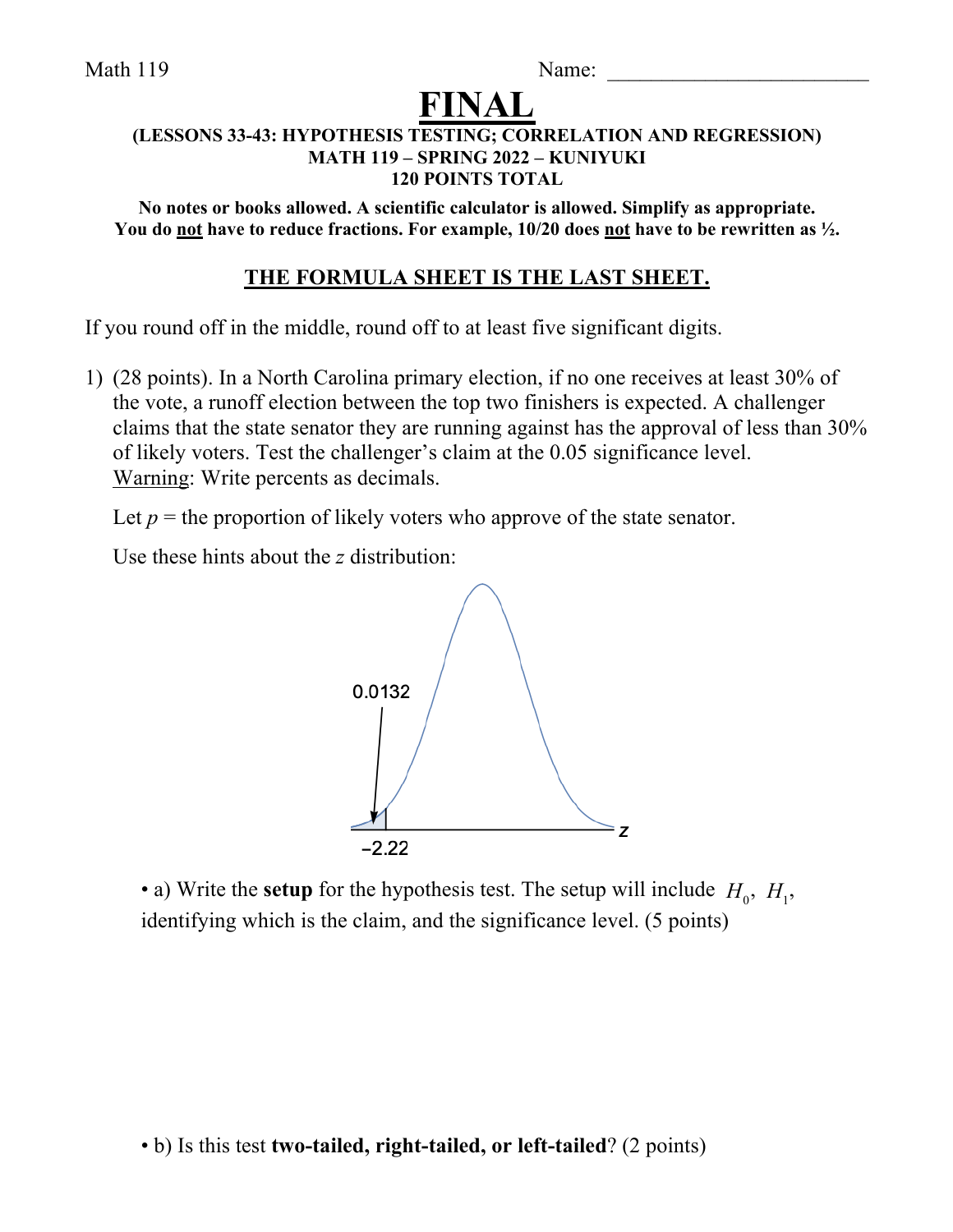We gather **sample data**. We randomly select 800 likely voters in a poll. 211 of them approve of the state senator.

- c) Find the **sample proportion**  $\hat{p}$ . Round off to three decimal places. (3 points)
- d) **Verify** that normal approximations are appropriate in this problem. (2 points)

• e) Compute the *z* **test statistic** for our sample and round it off to two decimal places. Show all work, as in class! (7 points)

- f) Find the corresponding *P***-value**. (2 points)
- g) **Decide** whether or not to reject  $H_0$ . (2 points)
- h) Write our **conclusion** relative to the claim. (5 points)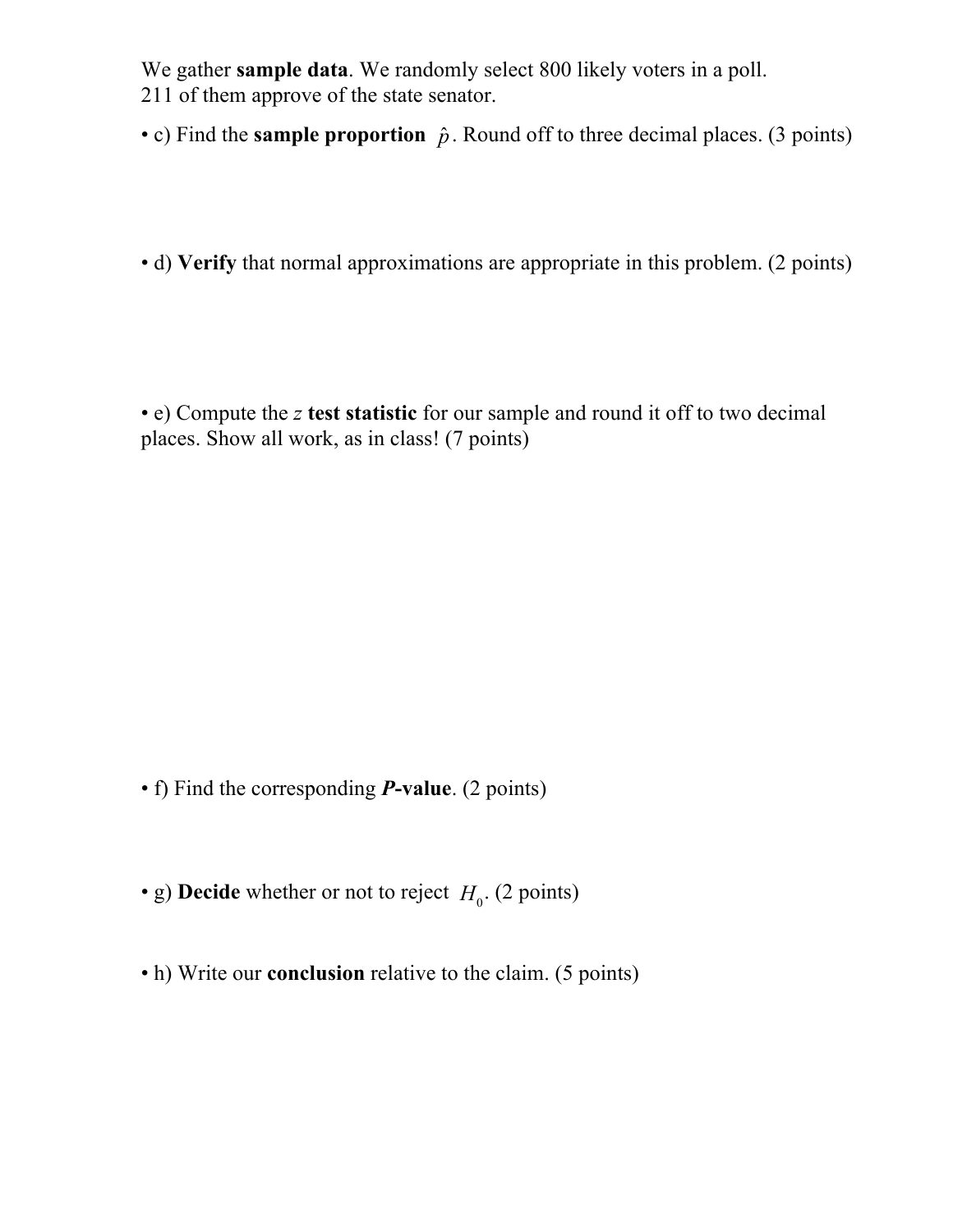2) (23 points). A bottled water company claims that the average pH level of the water in its bottles is 7.00 pH units, which is neutral (neither acidic nor alkaline). Test this claim at the 0.10 significance level.

Let  $\mu$  = the population mean pH level of the water in the company's bottles.

Use these hints about the *t* distribution on 39 degrees of freedom (df):



• a) Write the **setup** for the hypothesis test. The setup will include  $H_0$ ,  $H_1$ , identifying which is the claim, and the significance level. (5 points)

• b) Is this test **two-tailed, right-tailed, or left-tailed**? (2 points)

We gather **sample data**. We randomly select 40 water bottles produced by the company. The sample mean pH level is 6.85 pH units and the sample standard deviation (SD) is 0.45 pH units.

• c) Compute the *t* **test statistic** for our sample and round it off to three decimal places. Show all work, as in class! (6 points)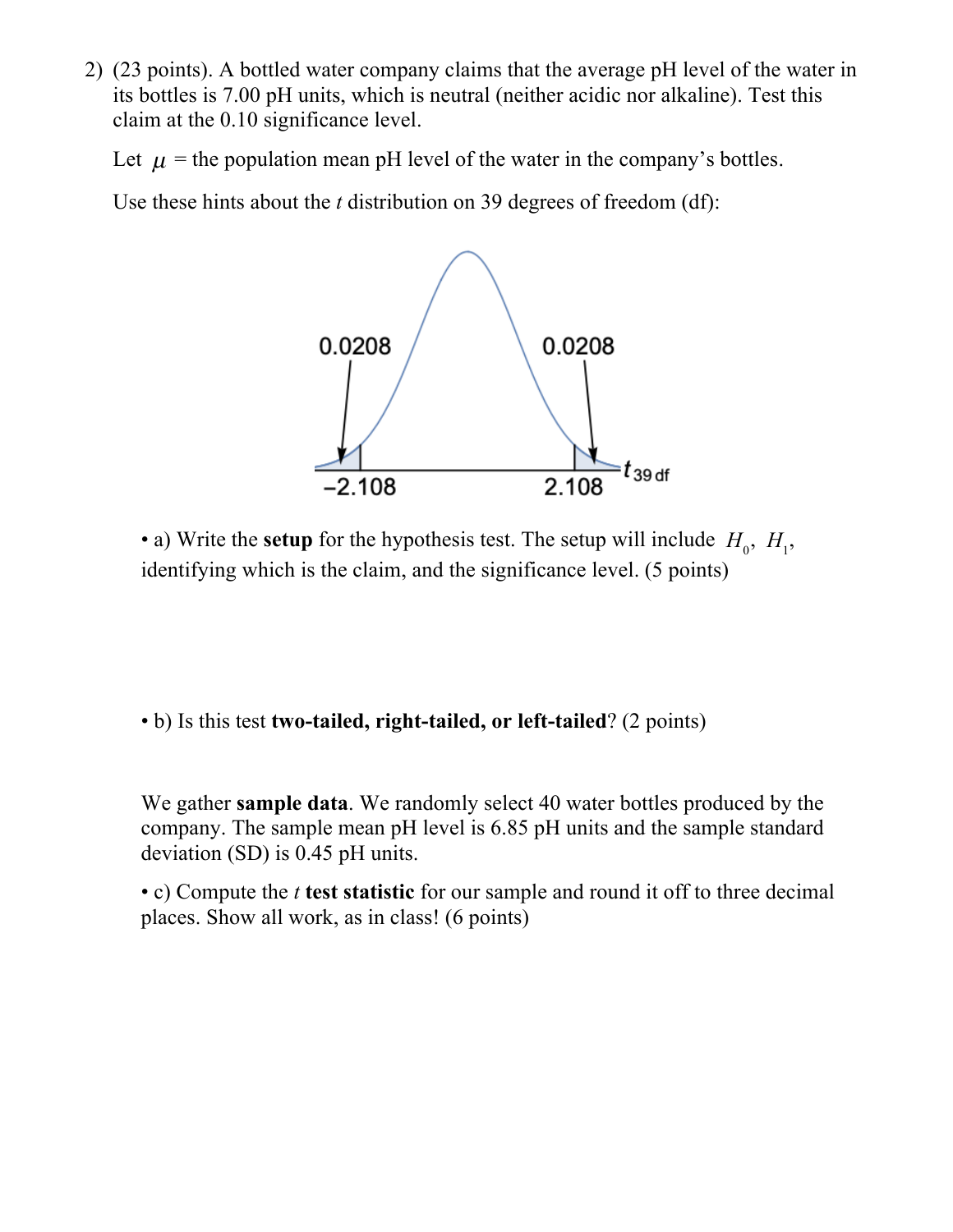- d) Find the corresponding *P***-value**. (3 points)
- e) **Decide** whether or not to reject  $H_0$ . (2 points)
- f) Write our **conclusion** relative to the claim. (5 points)

3) (19 points). The company from 2) is competing with a rival company that claims that the population standard deviation (SD) of the pH levels of water in the first company's bottles is more than 0.40 pH units. Test this claim at the 0.05 significance level. (The rival company does not have access to the sample data from 2).) Assume that the pH levels of water in the first company's bottles are approximately normally distributed. Use **the traditional (classical) method** of hypothesis testing.

Let  $\sigma$  = the population standard deviation (SD) of the pH levels of water in the first company's bottles.

Use these hints about the  $\chi^2$  distribution on 24 degrees of freedom (df):



• a) Write the **setup** for the hypothesis test. The setup will include  $H_0$ ,  $H_1$ , identifying which is the claim, and the significance level. (5 points)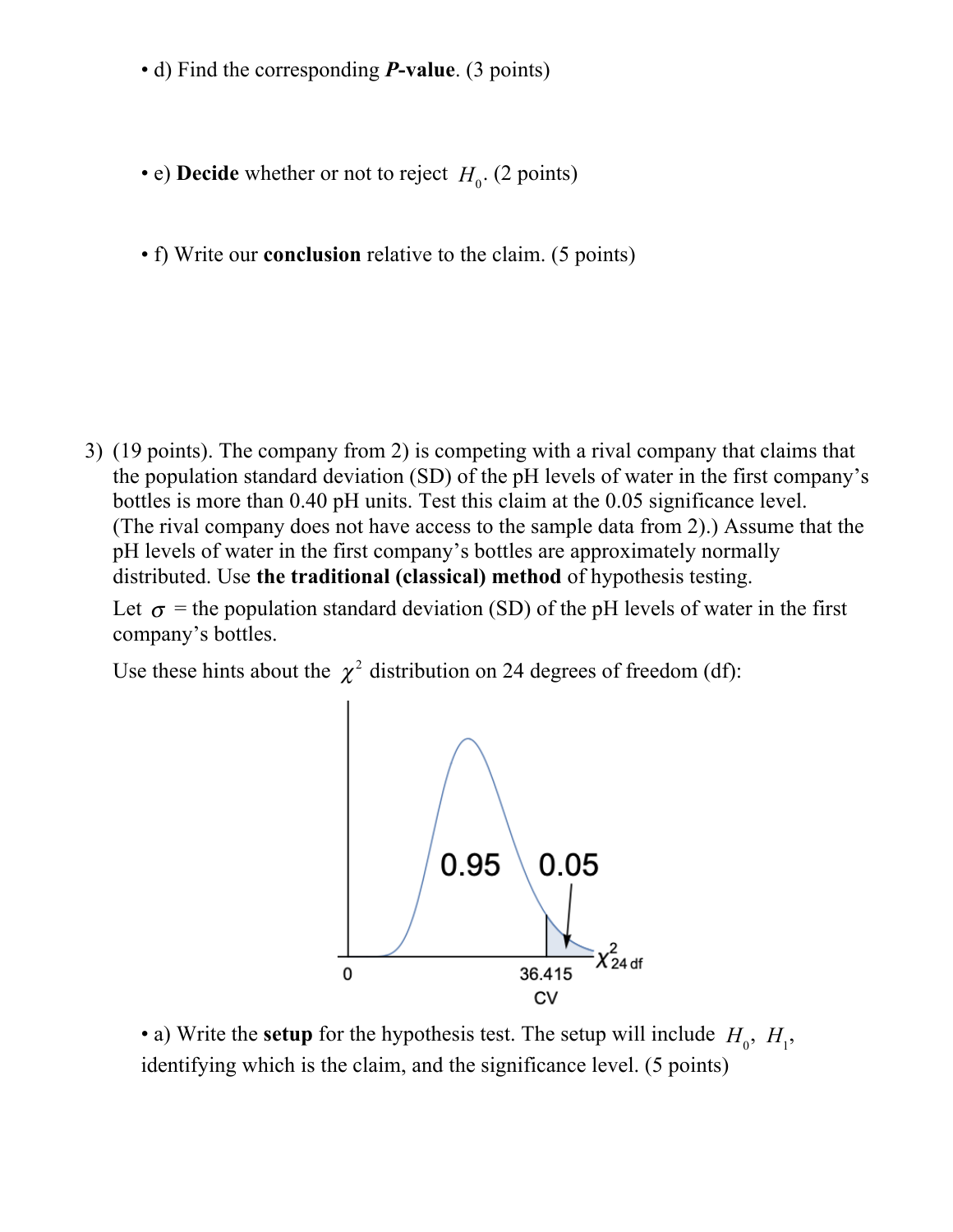• b) Is this test **two-tailed, right-tailed, or left-tailed**? (2 points)

We gather **sample data**. We randomly select 25 of the first company's water bottles. The sample standard deviation (SD) of the pH levels is 0.43 pH units.

• c) Compute the  $\chi^2$  test statistic for our sample and round it off to three decimal places. Show all work, as in class! (5 points)

• d) **Decide** whether or not to reject  $H_0$ . (2 points)

• e) Write our **conclusion** relative to the claim. (5 points)

4) (2 points). When we reject a  $H_0$  that is true, what type of error have we made? Box in one:

Type I error Type II error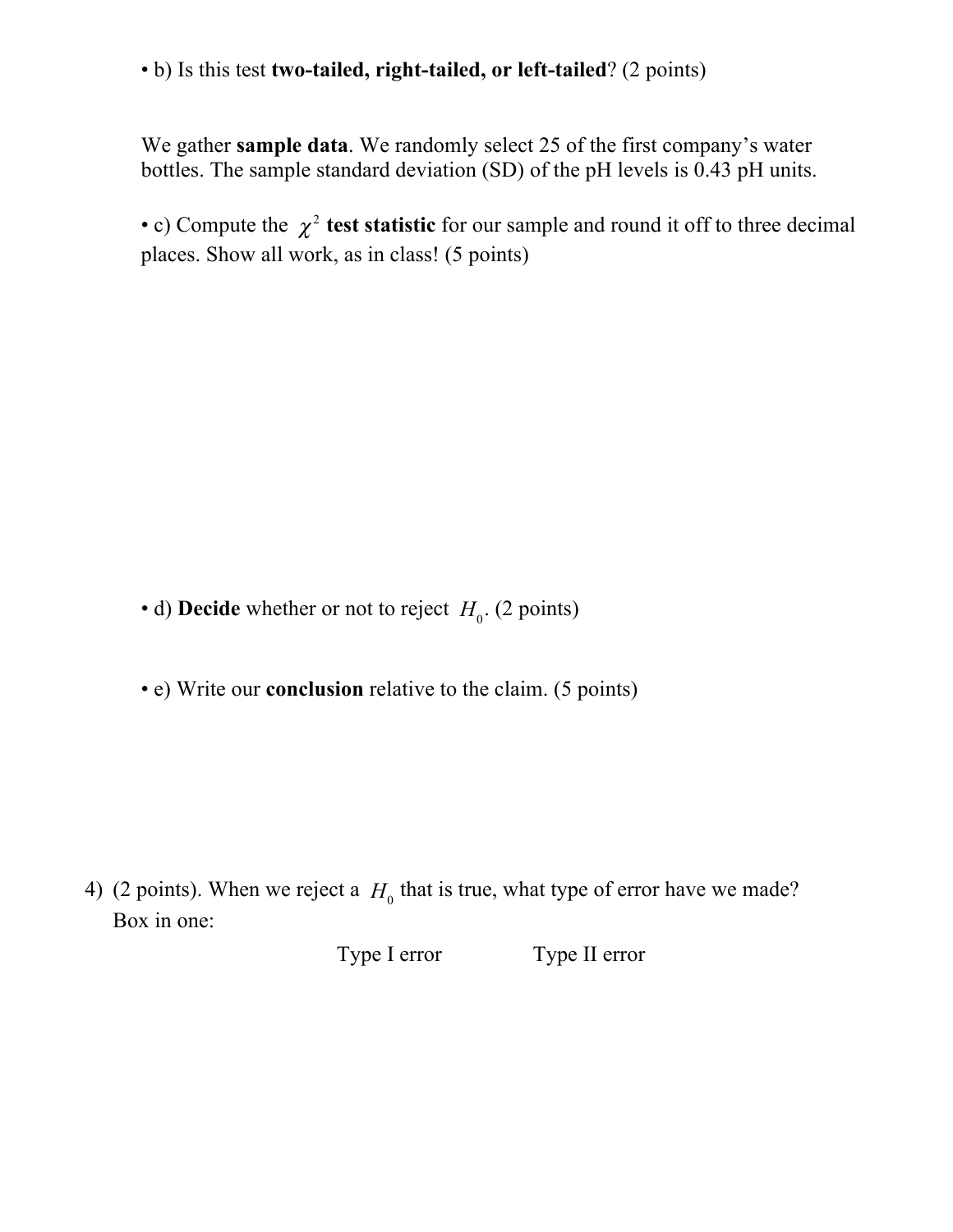5) (21 points). According to an April AP poll, 56% of American adults favored mask requirements for public transportation in April, 24% opposed them, and 20% were undecided. Let's assume that these proportions were correct for April. Test the claim that the distribution of opinions on mask requirements for public transportation is the same this week as it was in April at the 0.05 significance level.

• a) Write the **setup** for the hypothesis test. The setup will include  $H_0$ ,  $H_1$ , identifying which is the claim, and the significance level. (5 points)

Let  $p_F$  = the proportion of American adults who favor mask requirements for public transportation this week.

Let  $p_{\alpha}$  = the proportion of American adults who oppose mask requirements for public transportation this week.

Let  $p_{\overline{I}}$  = the proportion of American adults who are undecided about mask requirements for public transportation this week.

• b) Is this test **two-tailed, right-tailed, or left-tailed**? (2 points)

We gather **sample data**. We randomly sample 1085 American adults. (This was the sample size used in the AP poll.) Among them, 600 favor mask requirements for public transportation this week, 265 oppose them, and 220 are undecided.

• c) Write the **Observed (***O***) Table** and the **Expected (***E***) Table**. Don't round. Note that each of the *E* values is at least 5, so we may apply the methods of this Lesson. (7 points)

| <b>Opinion</b> on<br>mask requirements for<br>public transportation | Observed $(O)$<br><b>Frequencies</b> | Expected $(E)$<br><b>Frequencies</b> |
|---------------------------------------------------------------------|--------------------------------------|--------------------------------------|
| Favor                                                               |                                      |                                      |
| Oppose                                                              |                                      |                                      |
| Undecided                                                           |                                      |                                      |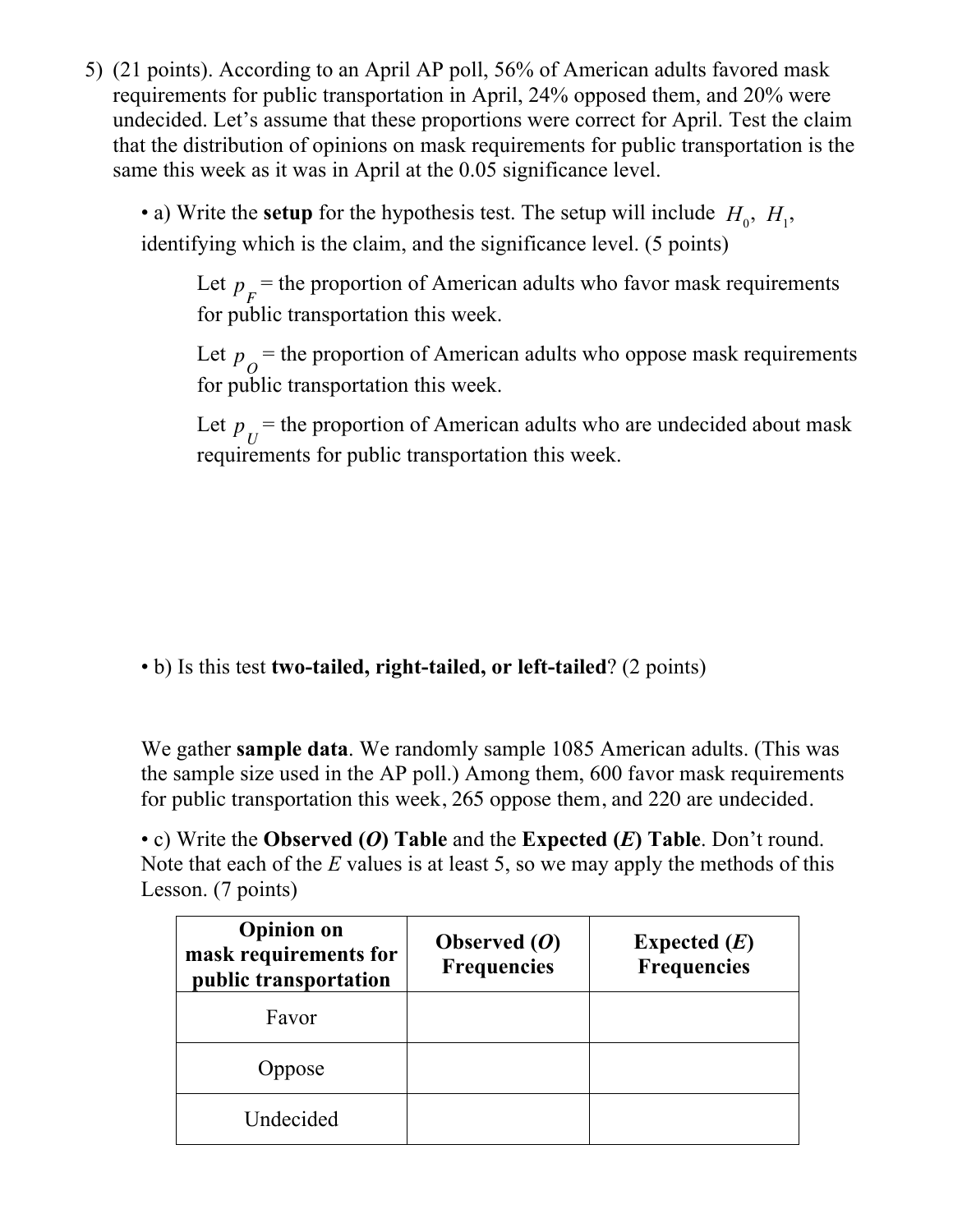• d) The  $\chi^2$  **test statistic** is about 0.218. **Decide** whether or not to reject  $H_0$ . (2 points)

Use these hints about the  $\chi^2$  distribution on 2 degrees of freedom (df):



• e) Write our **conclusion** relative to the claim. (5 points)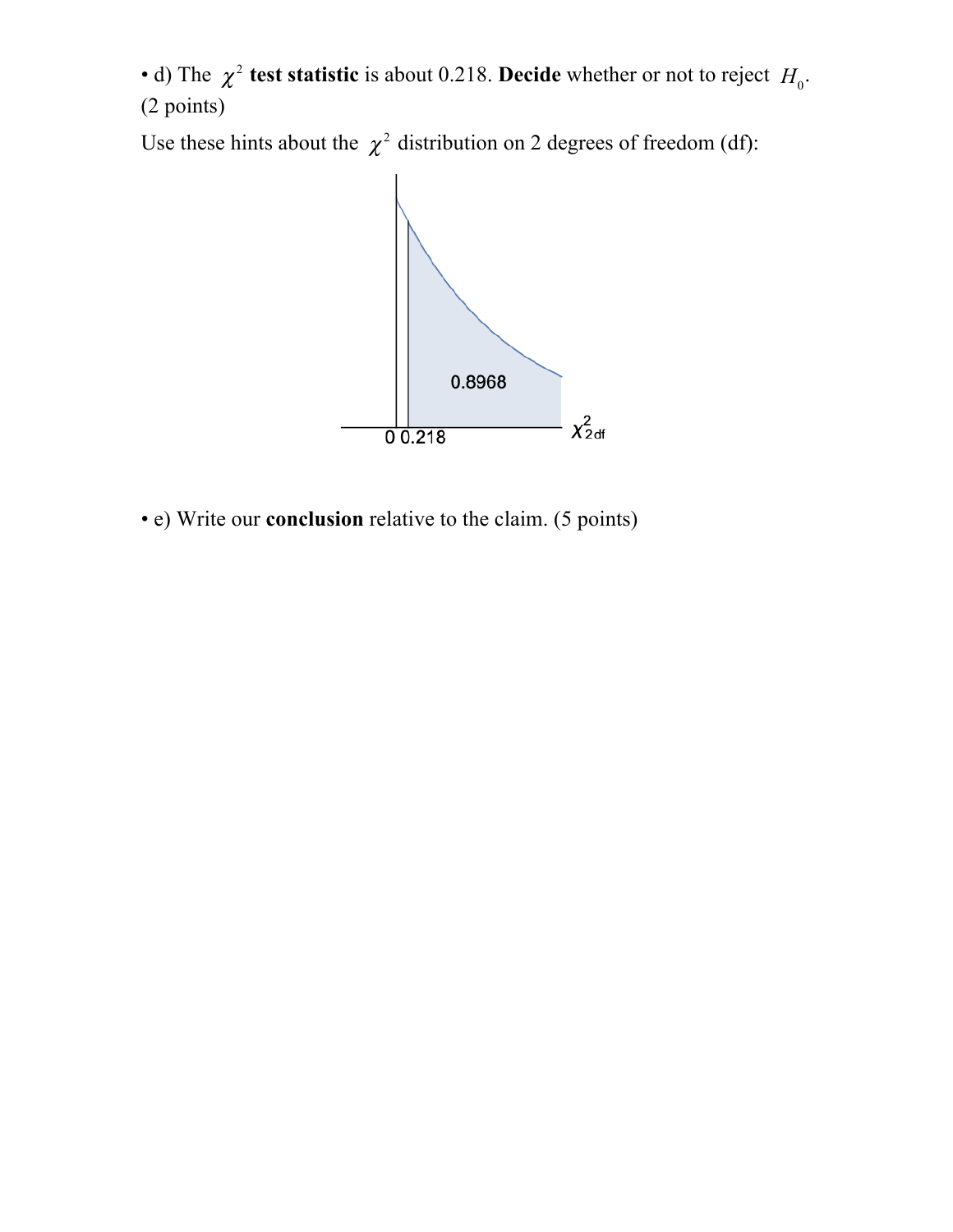6) (14 points). A lung cancer patient sues a vaping company and claims that there is statistical dependence between use of its vaping product and incidents of lung cancer. Test the patient's claim at the 0.05 significance level.

• a) Write the **setup** for the hypothesis test. The setup will include  $H_0$ ,  $H_1$ , identifying which is the claim, and the significance level. (5 points)

• b) Is this test **two-tailed, right-tailed, or left-tailed**? (2 points)

We gather **sample data** by studying a random sample of 3000 American adults. The results are summarized in the two-way **Observed (***O***) Table** below:

|                        | Have lung | Do not have | $\leftarrow$ Presence of |
|------------------------|-----------|-------------|--------------------------|
|                        | cancer    | lung cancer | lung cancer              |
| Do not use the product | 200       | 2600        | 2800                     |
| Use the product        | 25        | 175         | 200                      |
| ↑ Usage of product     | 225       | 2775        | 3000                     |

The **Expected (***E***) Table** is below:

|                        | Have lung | Do not have | $\leftarrow$ Presence of |
|------------------------|-----------|-------------|--------------------------|
|                        | cancer    | lung cancer | lung cancer              |
| Do not use the product | 210       | 2590        | 2800                     |
| Use the product        |           | 185         | 200                      |
| ↑ Usage of product     | 225       | 2775        | 3000                     |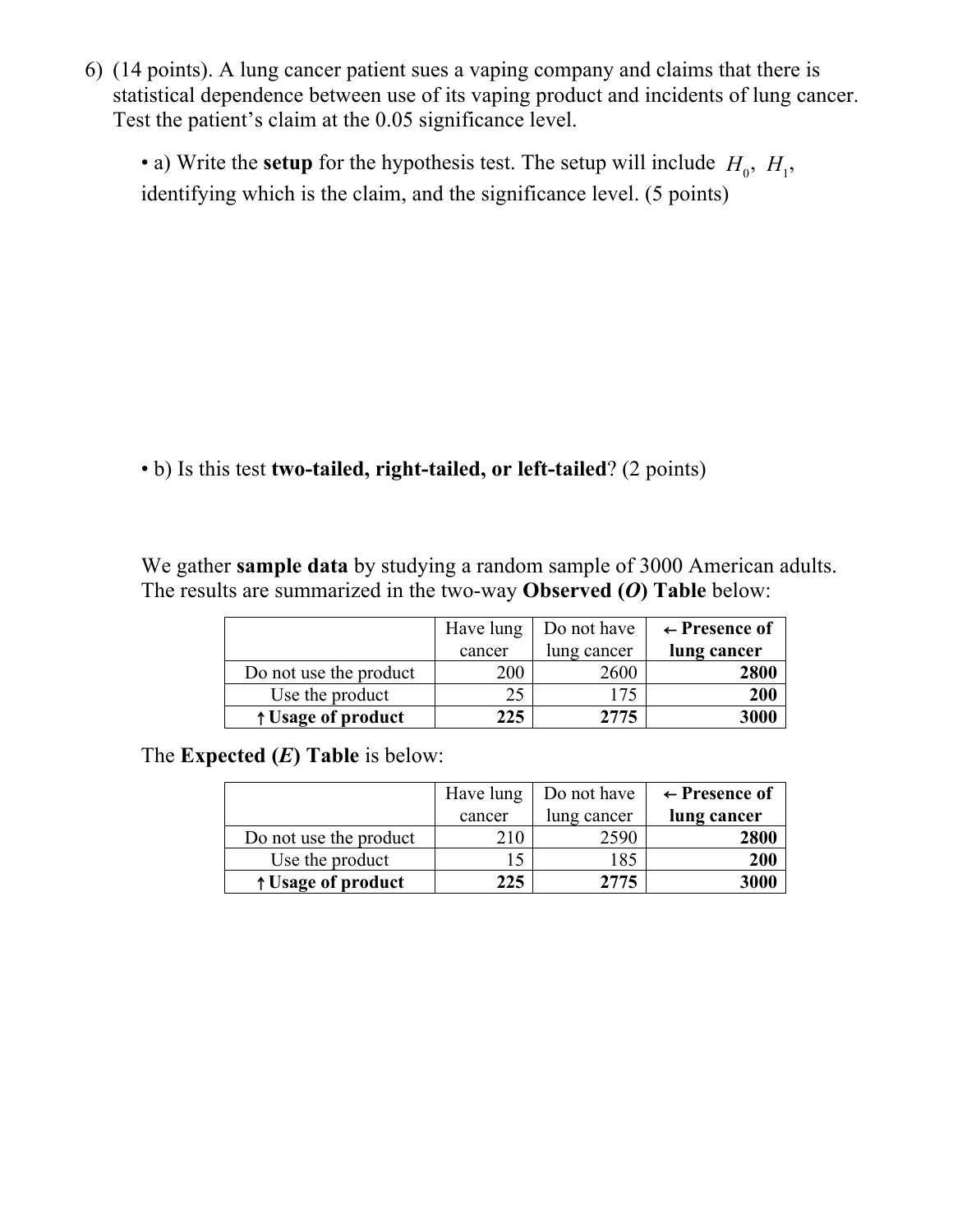• c) The  $\chi^2$  test statistic is about 7.722. We use 1 df. Decide whether or not to reject  $H_0$ . (2 points)

Use these hints about the  $\chi^2$  distribution on 1 degree of freedom (df):



• d) Write our **conclusion** relative to the claim. (5 points)

7) (2 points). Fill in the blank: If a regression line for sample data is given by

 $\hat{y} = 30 + 8x$ , then along the regression line, for every increase of 1 unit in *x*,

there is an increase of **\_\_\_\_** units in *y*.

- 8) (1 point). A student scores two standard deviations below the mean on Midterm 1 in a math class. According to the principle of **regression to the mean**, which of the following is the most likely outcome for the student on Midterm 2 in that class? Box in one:
	- a) The student will score one standard deviation below the mean on Midterm 2.
	- b) The student will score two standard deviations below the mean on Midterm 2.
	- c) The student will score three standard deviations below the mean on Midterm 2.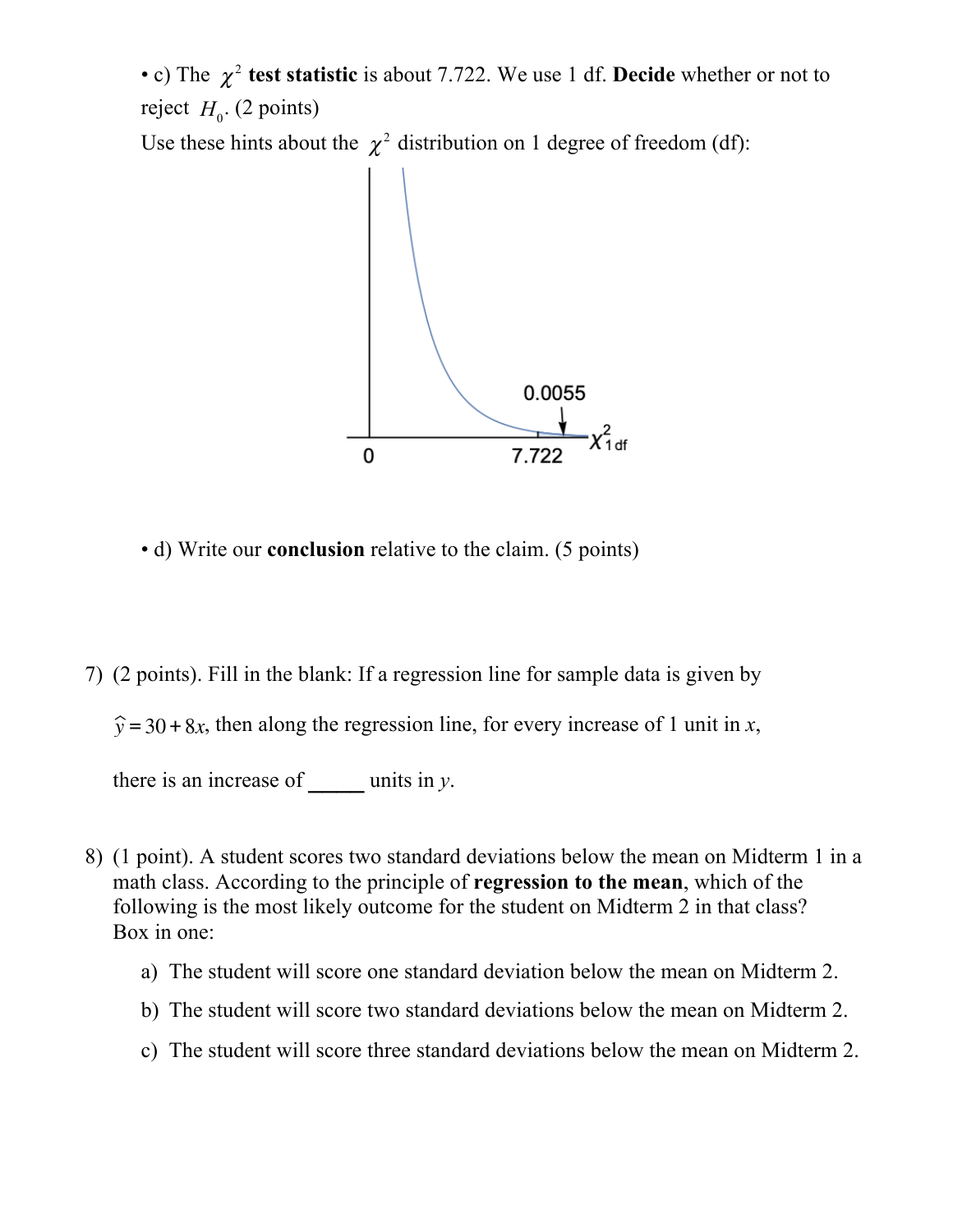9) (2 points). Given sample bivariate data involving two variables, *x* and *y*, we obtain and find the corresponding least squares regression model  $\hat{y} = b_0 + b_1 x$ . What proportion of the variance of  $y$  is accounted for by  $x$  and the regression model? Box in the best answer below, based on the class notes and homework:

a) 9% b) 18% c) 81% d) 90% e) 99%

10) (8 points). (Matching)

For each variable, the average is 50 and the standard deviation is 10.

For one of the graphs below,  $r = -0.90$ . For one of the graphs below,  $r = 0.00$ . For one of the graphs below,  $r = 0.80$ . For one of the graphs below,  $r = 0.95$ .

Fill in the blanks:

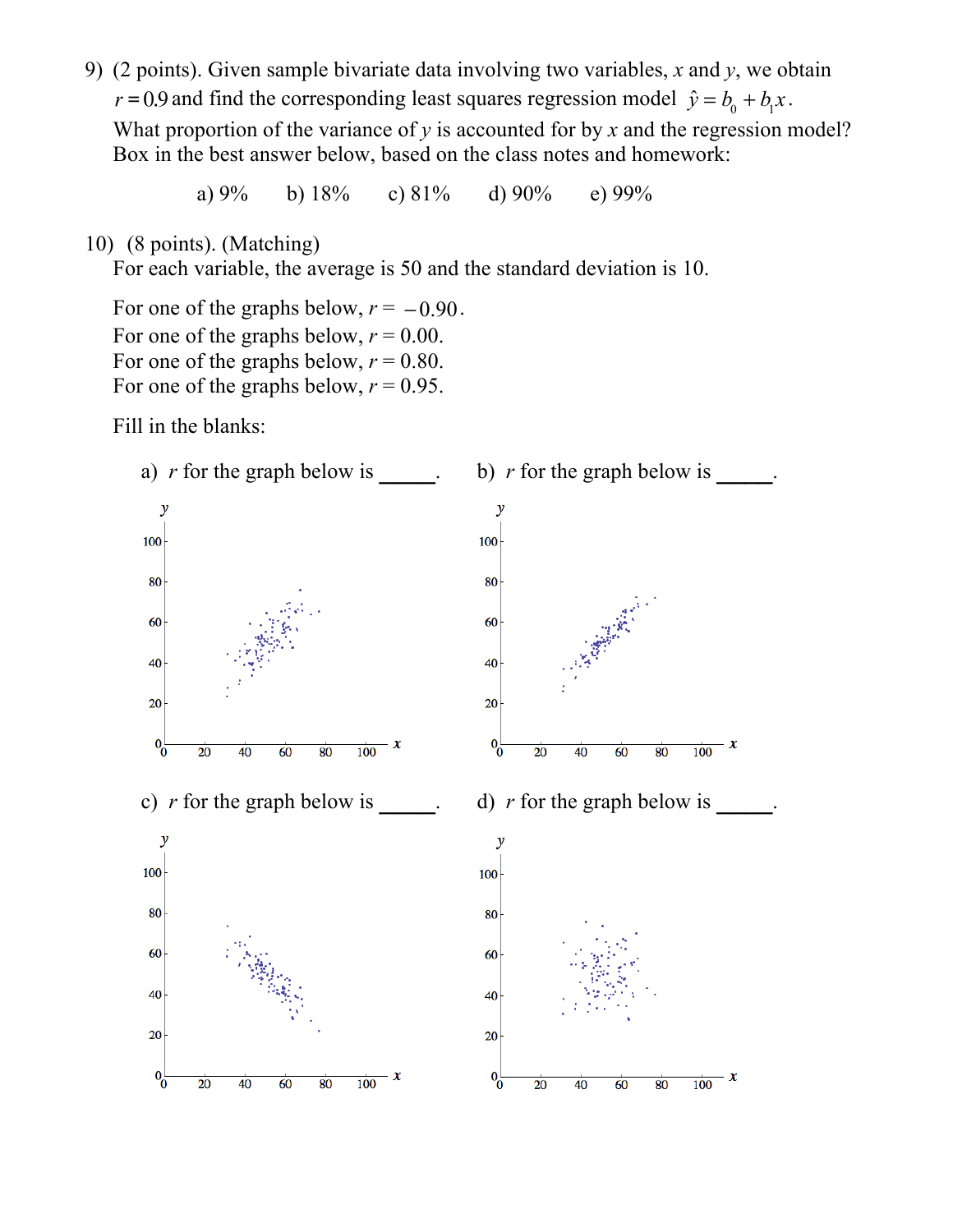# **MATH 119: FINAL FORMULA SHEETS**

#### **Sample Proportion of Successes**

$$
\hat{p} = \frac{x}{n}
$$

### **Hypothesis Test for a Population Proportion or Probability**  *p*

(Assume  $X \sim \text{Bin}(n, p)$ . To justify a **normal approximation**, verify:  $np \ge 5$ , and  $nq \ge 5$  under  $H_0$ , where  $q = 1 - p$ .)

The *z* Test Statistic for Tests for *p*

$$
z = \frac{\hat{p} - p}{\sqrt{\frac{pq}{n}}}
$$

where *p* and *q* are obtained under  $H_0$ .

## **Hypothesis Test for a Population Mean**  $\,\mu$  **(if**  $\,\sigma$  **is Unknown)**

#### Assumptions:

- We are conducting a hypothesis test for a **population mean**  $\mu$ .
- $\bullet$   $\sigma$  is unknown.
- Central Limit Theorem (CLT) applies:

$$
\S X \sim \text{Normal, or}
$$
  
 
$$
\S n > 30
$$

The *t* Test Statistic for Tests for  $\mu$  (if  $\sigma$  is unknown)

$$
t = \frac{\bar{x} - \mu}{\frac{s}{\sqrt{n}}}
$$

where  $\mu$  is obtained under  $H_0$ .

We use the *t* distribution on  $(n-1)$  degrees of freedom (df).

#### **(SEE NEXT PAGE!)**